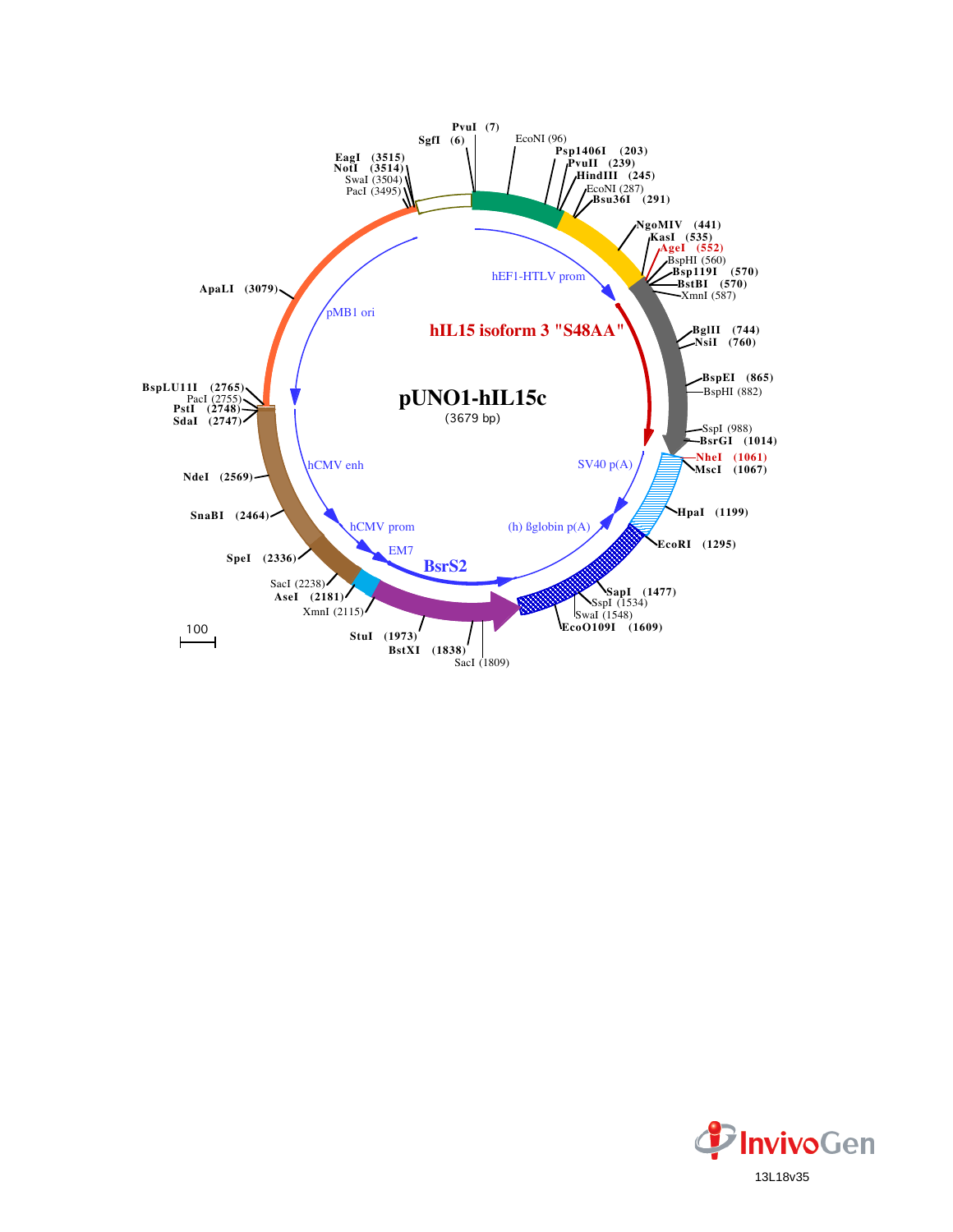**PvuI (7)**

EcoNI (96)

**HpaI (1199)**

|                 | 101 GAGAAGGTGGCGCGGGGTAAACTGGGAAAGTGATGTCGTGTACTGGCTCCGCCTTTTTCCCGAGGGTGGGGGAACCGTATATAAGTGCAGTAGTCGCC                                                                                                                                                                                                                                                                                              |
|-----------------|-----------------------------------------------------------------------------------------------------------------------------------------------------------------------------------------------------------------------------------------------------------------------------------------------------------------------------------------------------------------------------------------------------|
|                 | $HindIII$ (245)<br>Bsu36I (291)<br>Psp1406I (203)<br><b>PvuII</b> (239)<br>EcoNI (287)                                                                                                                                                                                                                                                                                                              |
|                 | 301 GCCATCCACGCCGGTTGAGTCGCGTTCTGCCGCCTCCCGCCTGTGGTGCCTCCTGAACTGCGTCCGCCGTCTAGGTAAGTTTAAAGCTCAGGTCGAGACC                                                                                                                                                                                                                                                                                            |
|                 | $NgoMIV$ (441)                                                                                                                                                                                                                                                                                                                                                                                      |
|                 | <b>BspHI</b> (560)<br><b>BstBI</b> (570)<br>Bsp119I (570)<br>KasI (535)<br>AgeI $(552)$<br>XmnI (587)<br>501 TCTGTTCTGCGCCGTTACAGATCCAAGCTGTGACCGGCGCCTACCTGAGATCACCGGTCATCATGAGAATTTCGAAACCACATTTGAGAAGTATTTCCAT<br>S<br>K<br>$\mathsf{P}$<br>R<br>1▶ M<br>R<br>-H<br>S.<br>S                                                                                                                      |
| 13 <sup>b</sup> | 601 CCAGTGCTACTTGTGTTTACTTCTAAACAGTCATTTTCTAACTGAAGCTGGCATTCATGTCTTCATTTTGGGCTGTTTCAGTGCAGGGCTTCCTAAAACA<br>O C Y L C<br><sub>S</sub><br>Н.<br>E<br>G<br>-H<br>- L<br>G<br><sub>S</sub><br>- L - L<br>L.<br>N.<br>-F<br>L.<br>T.<br>A<br>$\blacksquare$<br>v<br>- F<br>-C<br>- F<br>A<br>G<br>BglII (744)<br>NsiI (760)                                                                             |
| 47              | 701 GAAGCCAACTGGGTGAATGTAATAAGTGATTTGAAAAAATTGAAGATCTTATTCAATCTATTGATGTATTGATGCTACTTTATATACGGAAAGTGATGTTC<br>-E<br>O S M H I<br>$\mathsf{A}$<br><b>N</b><br>W<br>$\mathsf{V}$<br><b>N</b><br>S<br>D<br>К<br>- K<br>Æ<br>D<br>- L<br>D A<br>Y<br>T.<br>E.<br>S.<br>D V<br>V<br>-L.<br>$\blacksquare$<br>T.<br>- 11<br><b>BspEI</b> (865)<br><b>BspHI</b> (882)                                       |
| 80 H            | 801 ACCCCAGTTGCAAAGTAACAGCAATGAAGTGCTTTCTCTTGGAGTTACAAGTTATTTCACTTGAGTCCGGAGATGCAAGTATTCATGATACAGTAGAAAA<br>S L E<br>S.<br>G<br><b>D</b><br>$\mathsf{P}$<br><sub>S</sub><br>- C<br>K V<br>T A<br>- F<br>L L E L<br>$Q$ V<br>A<br>- S<br>н<br>D<br>V E N<br>M K C<br>$\top$<br>SspI (988)<br>901 TCTGATCATCCTAGCAAACAACAGTTTGTCTTCTAATGGGAATGTAACAGAATCTGGATGCAAAGAATGTGAGGAACTGGAGGAAAAAATATTAAAGAA |
| 113▶            | S<br><sup>S</sup><br>S.<br>-S<br>G<br>$T$ F<br>G<br>$\mathbf{C}$<br>$\mathsf{K}$<br>ILAN<br>N.<br>$\mathbf{L}$<br>N.<br>N<br>$\vee$<br>- E<br>- C<br>- E<br>- L E<br>- E<br>-E<br>K.<br>MscI (1067)                                                                                                                                                                                                 |
|                 | <b>NheI</b> (1061)<br><b>BsrGI</b> (1014)<br>147 FLOSFVHI<br>V Q M F<br>N.<br>$\top$<br>S.                                                                                                                                                                                                                                                                                                          |
|                 | HpaI $(1)$<br>1101 GGACAAACCACAACTAGAATGCAGTGAAAAAAATGCTTTATTTGTGAAATTTGTGATGCTATTGCTTTATTTGTAACCATTATAAGCTGCAATAAACAAG                                                                                                                                                                                                                                                                             |
|                 |                                                                                                                                                                                                                                                                                                                                                                                                     |
|                 | 1201 TTAACAACAACAATTGCATTCATTTTATGTTTCAGGTTCAGGGGGAGGTGTGGGAGGTTTTTTAAAGCAAGTAAAACCTCTACAAATGTGGTATGGAATT                                                                                                                                                                                                                                                                                           |
|                 | 1301 CTAAAATACAGCATAGCAAAACTTTAACCTCCAAATCAAGCCTCTACTTGAATCCTTTTCTGAGGGATGAATAAGGCATAGGCATCAGGGGCTGTTGCCA<br>SapI (1477)<br>ATGTGCATTAGCTGTTTGCAGCCTCACCTTCTTTCATGGAGTTTAAGATATAGTGTATTTTCCCAAGGTTTGAACTAGCTCTTCATTTCTTTATGTTTTA                                                                                                                                                                    |
|                 | SwaI (1548)<br>SspI (1534)                                                                                                                                                                                                                                                                                                                                                                          |
|                 | EcoO109I (1609)<br>1601 AGATGCTCAAGGCCCTTCATAATATCCCCCAGTTTAGTAGTTGGACTTAGGGAACAAAGGAACCTTTAATAGAAATTGGACAGCAAGAAAGCGAGCTTCT                                                                                                                                                                                                                                                                        |
|                 | 1701 AGCTTTAGTTCCTGGTGTACTTGAGGGGGATGAGTTCCTCAATGGTGGTTTTGACCAGCTTGCCATTCATCTCAATGAGCACAAAGCAGTCAGGAGCATA<br><del>14</del> 14 • NRTYKLPILEEITTKVLKGNMEILVFCDPAY                                                                                                                                                                                                                                     |
|                 | SacI (1809)<br><b>BstXI</b> (1838)<br>1801 GTCAGAGATGAGCTCTCTGCACATGCCACAGGGGCTGACCACCCTGATGGATCTGTCCACCTCATCAGAGTAGGGGTGCCTGACAGCCACAATGGTGTCA<br>109 ID SILERCM GCP SV V RISRD V ED SYPHRVAVITD                                                                                                                                                                                                   |
|                 | Stul (1973)<br>754 F D K Q G N S V A S G I A I A E A C V T V R G I Y A E I H V A S I I<br>2001 TCTCCCCAGTCTTGGTCCTGATGGCCGCCCGACATGGTGCTTGTTGTCCTCATAGAGCATGGTGATCTTCTCAGTGGCGACCTCCACCAGCTCCAGATC<br>E G T K T R I A A G V H H K N D E Y L M<br>$\top$<br>K F<br>T A V F<br>VLELD                                                                                                                  |
|                 | XmnI (2115)<br>AseI (2181)<br>$M \blacktriangleleft$                                                                                                                                                                                                                                                                                                                                                |
|                 | EcoRI (1295)<br>94 0 0 S I N F T K<br>SacI (2238)<br>2201 TGGATGGCGTCTCCAGCTTATCTGACGGTTCACTAAACGAGCTCTGCTTATATAGACCTCCCACCGTACACGCCTACCGCCCATTTGCGTCAATGGGGCG                                                                                                                                                                                                                                      |
| 1401<br>424     | Spel (2336)                                                                                                                                                                                                                                                                                                                                                                                         |